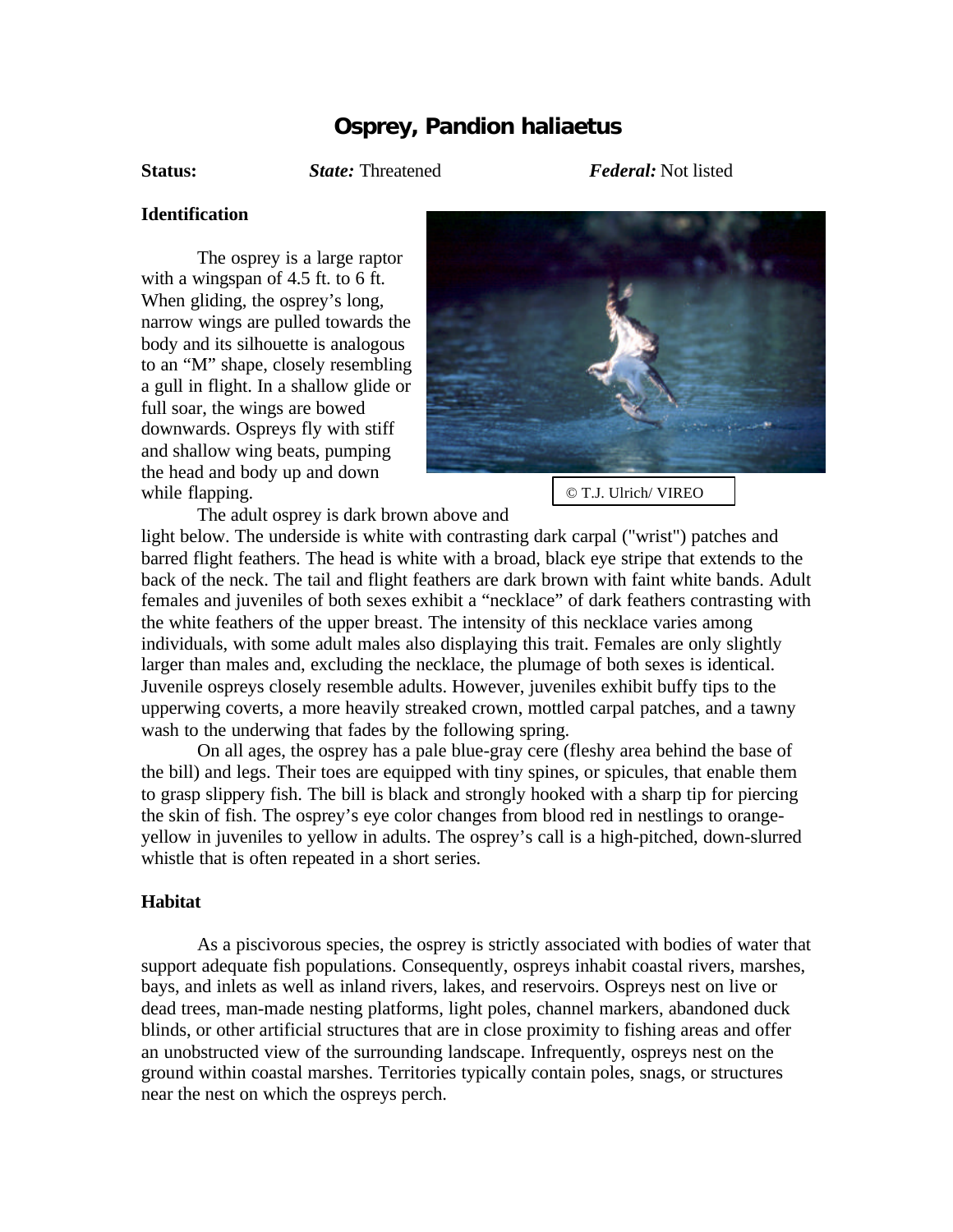## **Status and Conservation**

In the 1800s, the osprey was an abundant breeding species along the New Jersey coast. In 1884, there were 100 nests at Seven Mile Beach, currently Avalon/Stone Harbor, alone. However, by 1890, the number of ospreys nesting at Seven Mile Beach shrank to only 25 pairs, and similar declines were evident throughout the state. These early population declines are attributed to habitat loss, eradication of nest trees, egg collecting, and shooting. Further declines in the osprey population continued through the turn of the century and into the 1930s and 1940s. As human settlement along the coast increased during this time, trees that were used by ospreys as nesting sites were destroyed.

The pesticide DDT was first used to control mosquitoes in Cape May County marshes in 1946 and was applied at increasing rates until 1964. When introduced into the environment, DDT enters the food chain and bioaccumulates at each trophic level, contaminating top level predators such as the osprey with high doses of this biologically harmful pesticide. DDT contamination inhibits calcium metabolism in birds, reducing the thickness of the eggshell. When an adult bird attempts to incubate an egg with a thinned shell, the egg will break under the weight of the bird. Because DDT contamination may remain within an adult osprey's body for years, pairs can continue to experience reproductive failure over a long period of time.

Following the use of DDT, osprey populations in New Jersey plummeted due to several decades of poor productivity. Prior to the 1950s, the osprey population in New Jersey was estimated at 500 pairs (Leck 1984). In 1950, there were 253 nesting pairs along the Atlantic Coast of New Jersey south of Barnegat Light. By 1975, only 53 pairs remained in this area and a total of only 68 pairs remained statewide.

Due to its disastrous environmental impacts, the use of DDT was banned in New Jersey in 1968 and in the United States in 1972. However, because of its persistence in biological systems, contamination from DDT and its metabolite, DDE, continued to impair osprey productivity. Ospreys in areas that experienced the most severe population declines and the lowest productivity in the state were also found to contain the highest DDT levels in their eggs. Osprey eggs collected in New Jersey during the early 1970s yielded much higher DDT and DDE concentrations than those from other states. In addition, analysis of eggs from New Jersey ospreys also revealed contamination from PCBs.

Pesticide contamination and habitat loss had reduced New Jersey's osprey population to a tiny fraction of its former level. Consequently, the osprey was one of the first species to be included on the New Jersey Endangered Species List when the New Jersey Endangered Species Conservation Act passed in 1974. With this legislation came the establishment of the New Jersey Endangered and Nongame Species Program (ENSP), a team of biologists dedicated to the conservation of New Jersey's imperiled wildlife. In 1979, the ENSP began an osprey reintroduction program in which biologists transplanted eggs from healthy nests in the Chesapeake Bay area into active, but unsuccessful, New Jersey nests. In addition, biologists erected nesting platforms to support a growing population and began annual surveys to monitor osprey productivity.